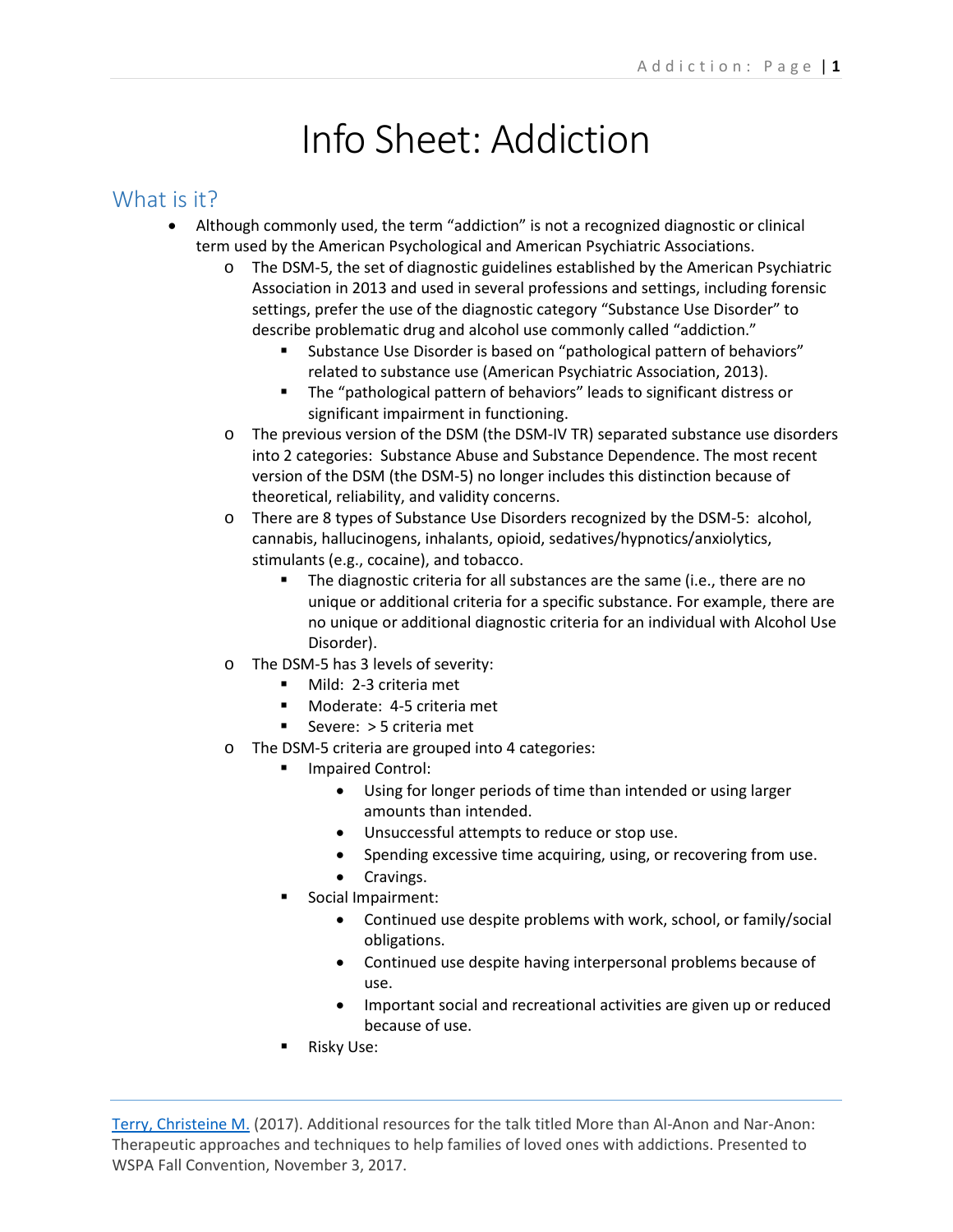- Repeatedly using substances in physically dangerous situations.
- Continued use despite awareness that use is causing or worsening physical or psychological difficulties.
- Pharmacological Criteria (i.e., Tolerance and Withdrawal):
	- Tolerance need for an increasing amount of substance to achieve the same effect (e.g., "getting high," avoiding withdrawal effects).
	- Withdrawal physical and psychological symptoms due to cessation of use.
- Prevalence of Substance Use Disorders varies depending on the substance of choice with highest prevalence rates for alcohol, tobacco, and cannabis (National Survey on Drug Use and Health, 2014; National Epidemiologic Survey on Alcohol and Related Conditions, 2014; Grant et al., 2017; Grant et al., 2016; Grant et al., 2015).
	- o 1 year prevalence of Alcohol Use Disorder is 12.7%. Lifetime prevalence of Alcohol Use Disorder is 29.1%
	- o 1 year prevalence of Tobacco Use Disorder is 20%. Lifetime prevalence of Tobacco Use Disorder is 27.9%)
	- o 1 year prevalence of Cannabis Use Disorder is 2.5%. Lifetime prevalence of Cannabis Use Disorder is 6.3%.
- Prevalence of Opioid Use Disorder has increased by 125% from 2001 to 2013 (Grant et al., 2016)
	- o 1 year prevalence of Opioid Use Disorder is 0.9%. Lifetime prevalence of Opioid Use Disorder is 2.1%.
		- The overwhelming majority of individuals who meet criteria for Opioid Use Disorder are using prescription pain relievers (American Society of Addiction Medicine, 2016).
		- Over 50% of lethal drug overdoses are due to opioids with approximately 60% of opioid overdoses due to prescription pain relievers (American Society of Addiction Medicine, 2016).

# What are the Signs of Addiction?

- The DSM-5 provides the criteria for Substance Use Disorder that treatment professionals use to diagnosis individuals (see above). Here are the signs you are likely to observe in a loved one or colleague who is addicted to drugs or alcohol:
	- o **Problems** at work or school (e.g., missing work, arriving late, not completing tasks, negative changes in work performance).
	- o **Physical health changes** (excessive fatigue, lack of energy/motivation, changes in sleep patterns)
	- o **Neglected appearance**
	- o **Changes in behavior** (being secretive, avoiding or being evasive when answering questions, avoiding social obligations, arriving late to work, yelling or becoming angry with coworkers)
	- o **Mood swings**
	- o **Loss of interest in hobbies/favorite activities**
	- o **Changes in monetary habits** (stealing money, borrowing money)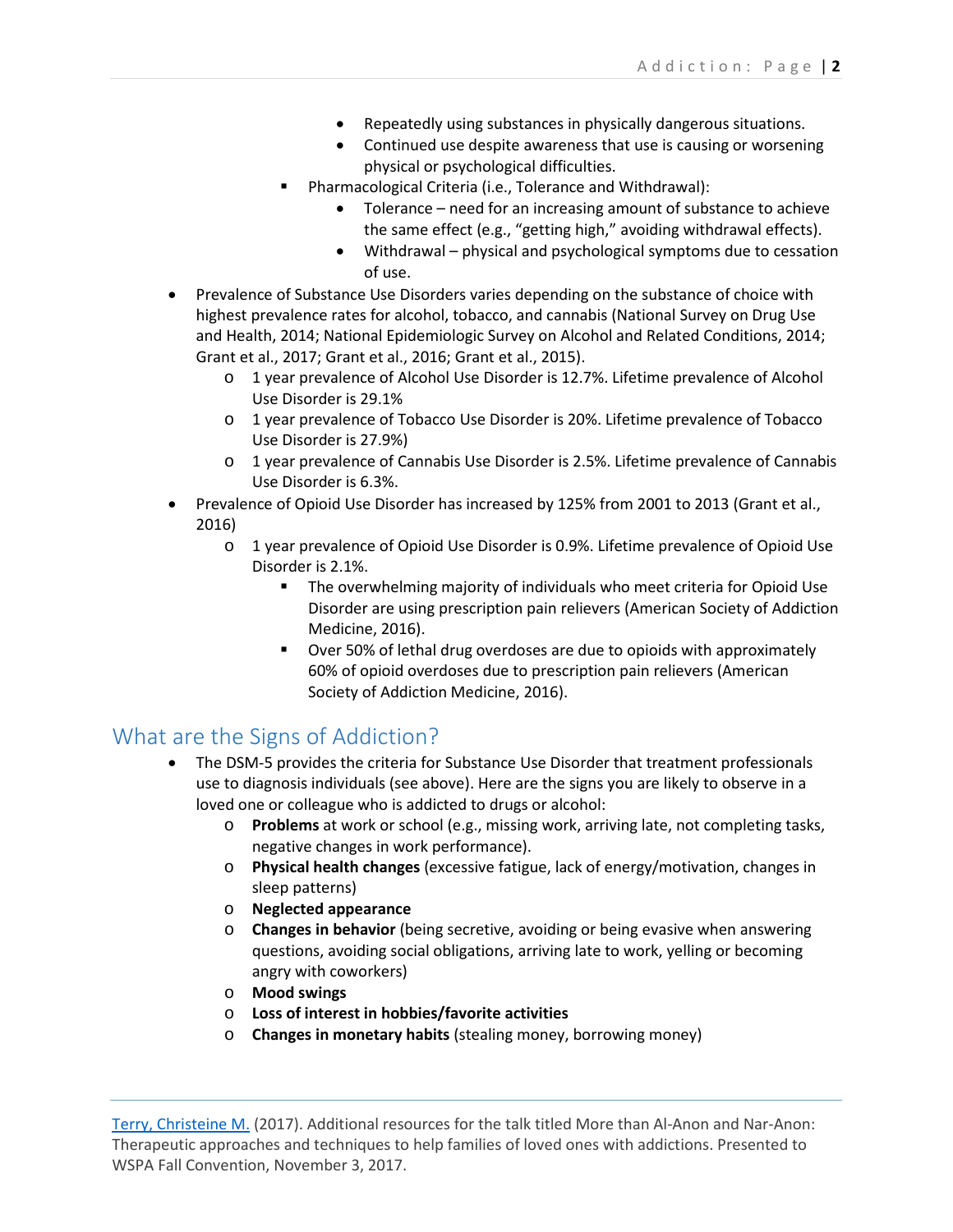- o **Effects of the drugs/alcohol** (e.g., smelling like alcohol, slurring words, glassy eyes, "wired"/excessive energy, nodding off, difficulties sitting still).
- **Two easy questions** to remember to determine whether drug/alcohol use may be a problem for you, a colleague, or your loved one:
	- o **Does your, your colleague's, or your loved one's substance use worry you?**
	- o **Does your, your colleague's, or your loved one's substance use cause negative effects in relationships, at work/school, in leisure activities, or with his/her health?**
	- $\circ$  If the answer is yes to either question, then your, your colleague's, or your loved one's drug/alcohol use *may* qualify as a Substance Use Disorder and seeking help, either by taking steps to reduce use on your own or seeking help from professional, may be warranted.

### Are there any tests for Addiction?

- There are several reliable and well-validated screening instruments for substance use disorders. The tests are used to detect whether a person's substance use is *suggestive* of a substance use disorder and are not recommended as the sole instrument or means to determine if a person's use meets DSM-5 diagnostic criteria for a Substance Use Disorder. They are useful in identifying *potentially* problematic substance use that warrants further assessment by a skilled professional.
	- o One of the most widely used, reliable, valid, and free screening measures for Alcohol Use Disorder is the Alcohol Use Disorders Identification Test (AUDIT) (Babor et al., 1992): [http://apps.who.int/iris/bitstream/10665/67205/1/WHO\\_MSD\\_MSB\\_01.6a.pdf](http://apps.who.int/iris/bitstream/10665/67205/1/WHO_MSD_MSB_01.6a.pdf)
	- o A widely used, reliable, and valid (but not free) screening measure for problematic substance use that is not limited to a specific substance is the Substance Abuse Subtle Screening Inventory (SASSI) (Miller, 1997). To learn more about the SASSI: [http://www.sassi.com](http://www.sassi.com/)
- There are several reliable and validated self-report and clinical interviewing measures that assess whether an individual meets DSM-5 criteria for a Substance Use Disorder, as well as the severity of a person's Substance Use Disorder. It is highly recommended that professionals trained in the assessment of substance use administer these measures. For those who are curious the University of Washington's Alcohol and Drug Abuse Institute (ADAI) website contains additional information about each measure: [http://lib.adai.uw.edu/instruments/.](http://lib.adai.uw.edu/instruments/)

## What treatments are available for Addiction?

- There are several treatments available for Substance Use Disorders. Depending on the substance and severity of the substance use disorder treatments range from inpatient detoxification, residential rehabilitation, outpatient psychotherapy, and medication (including opiate replacement therapy such as Methadone).
	- o **Cognitive Behavioral Therapies** and **Medication (including Medication Assisted Therapy)** have the most research evidence for their effectiveness in treating Substance Use Disorders (drug and alcohol use disorders) and have been studied in various treatment settings and populations.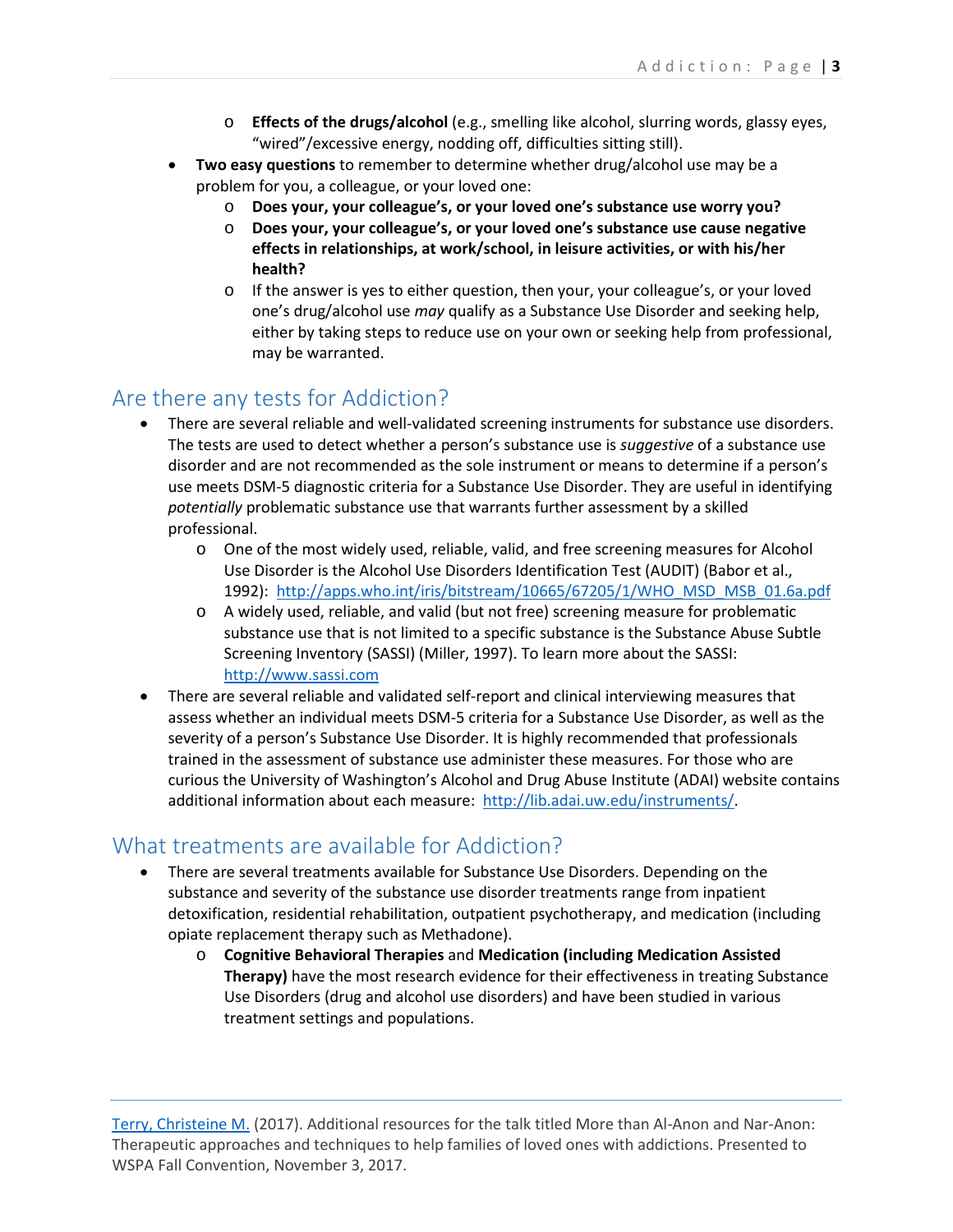- Cognitive Behavioral Therapies include Harm Reduction, Relapse Prevention, Community Reinforcement and Family Training (CRAFT), Behavioral Couples Therapy, and Motivational Interviewing/Enhancement.
	- The main components of Cognitive Behavioral Therapies include:
		- o Teaching people the relationships among feelings, thoughts, and behaviors. Specific types of cognitive behavioral therapy have a stronger emphasis on changing thoughts in order to change emotions and behaviors, while other types of cognitive behavioral therapy have a stronger emphasis on changing behaviors as a means to change emotions and thoughts.
		- o Learning skills to manage triggers for substance use (e.g., skills to cope with negative emotions).
		- o Learning skills to cope with lapses and relapses.
		- o Identifying the person's stage of change and/or motivation for change and tailoring skills to better help the person achieve her/his own stated goals.
- **Medications**: Medication Assisted Therapy (MAT) is the most effective treatment for Opioid Use Disorder and has been shown to significantly decrease opioid-related overdose deaths, criminal activity, and infectious disease transmission (NIDA, 2016).
	- Includes the medications Methadone, Buprenorphine (Suboxone), and Naltrexone.
		- o Methadone and Buprenorphine are opiate replacement medications. Naltrexone is a drug that helps decrease cravings for opiates.
			- **Methadone and Buprenorphine, when used as** treatment for Opioid Use Disorder, do **NOT** produce a "high."
			- **The treatments are typically time-limited and involve** tapering of the medications as the person learns the skills needed to move toward abstinence.
- 12-Step groups (e.g., Alcoholics Anonymous, Narcotics Anonymous) are the most commonly used treatments in residential and outpatient settings; however, research on the effectiveness of 12-Step groups is limited.
	- o There is evidence that 12-Step Facilitation can be an effective treatment for alcohol use and crack/cocaine use disorder in adults.
- **Important considerations in addiction treatment:**
	- o Relapse is common and may not represent a failure of treatment.
	- o The majority of individuals who engage in problematic substance use do not go on to develop Substance Use Disorders.
	- o The majority of people who engage in problematic substance use and/or meet criteria for a Substance Use Disorder will **NOT** seek treatment, and many will overcome their problematic use on their own without treatment.